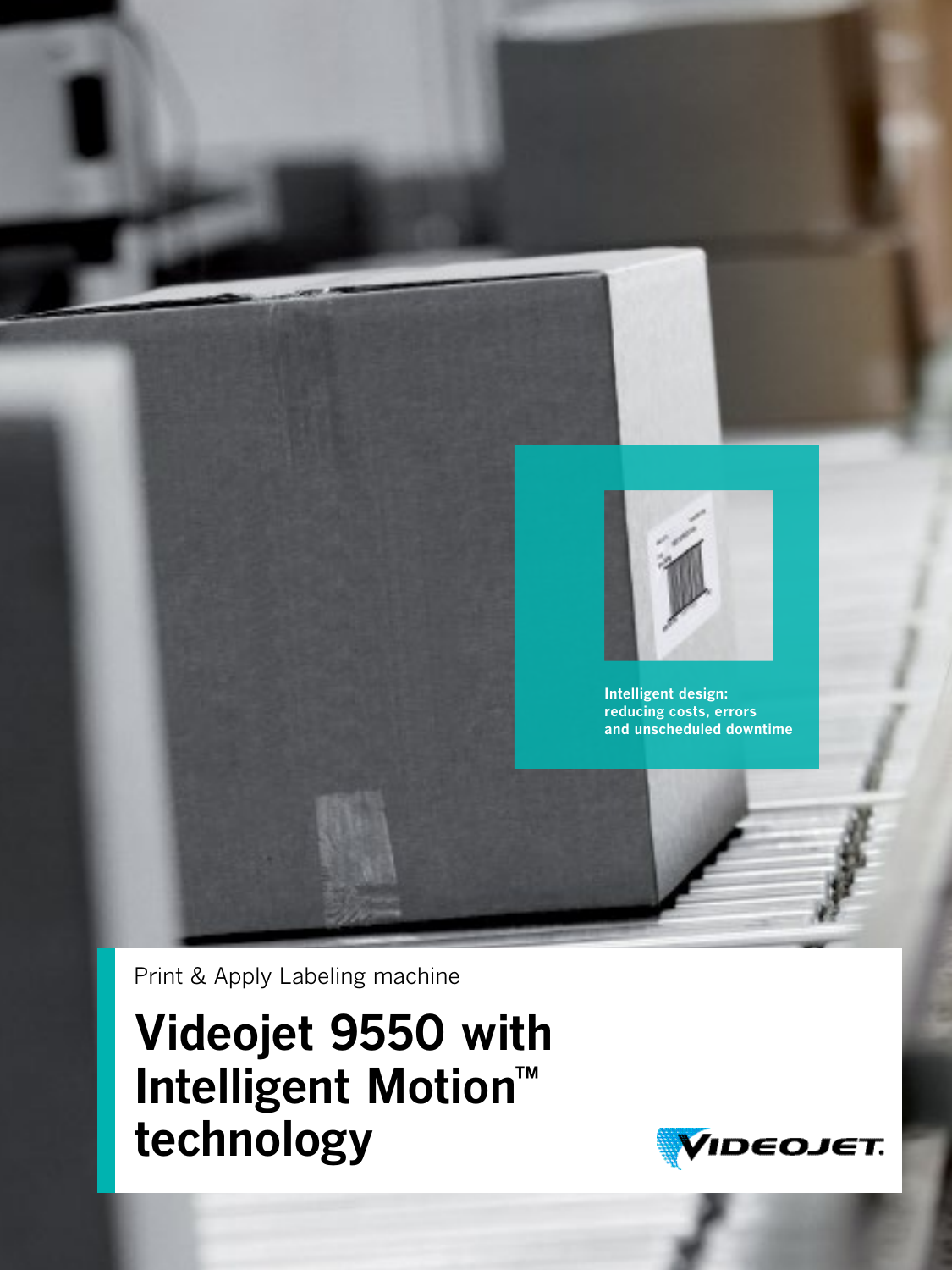# **A revolution in print and apply labeling to deliver where conventional labelers fail**

**Over the past 20 years, the fundamental design of print and apply labelers has remained essentially unchanged. Despite repeated claims about improved uptime and reliability, these designs still often fail to meet the performance needs and increasing line speeds and operating efficiencies of today's packaging operations. It's time for a fresh look at labeling.** 

2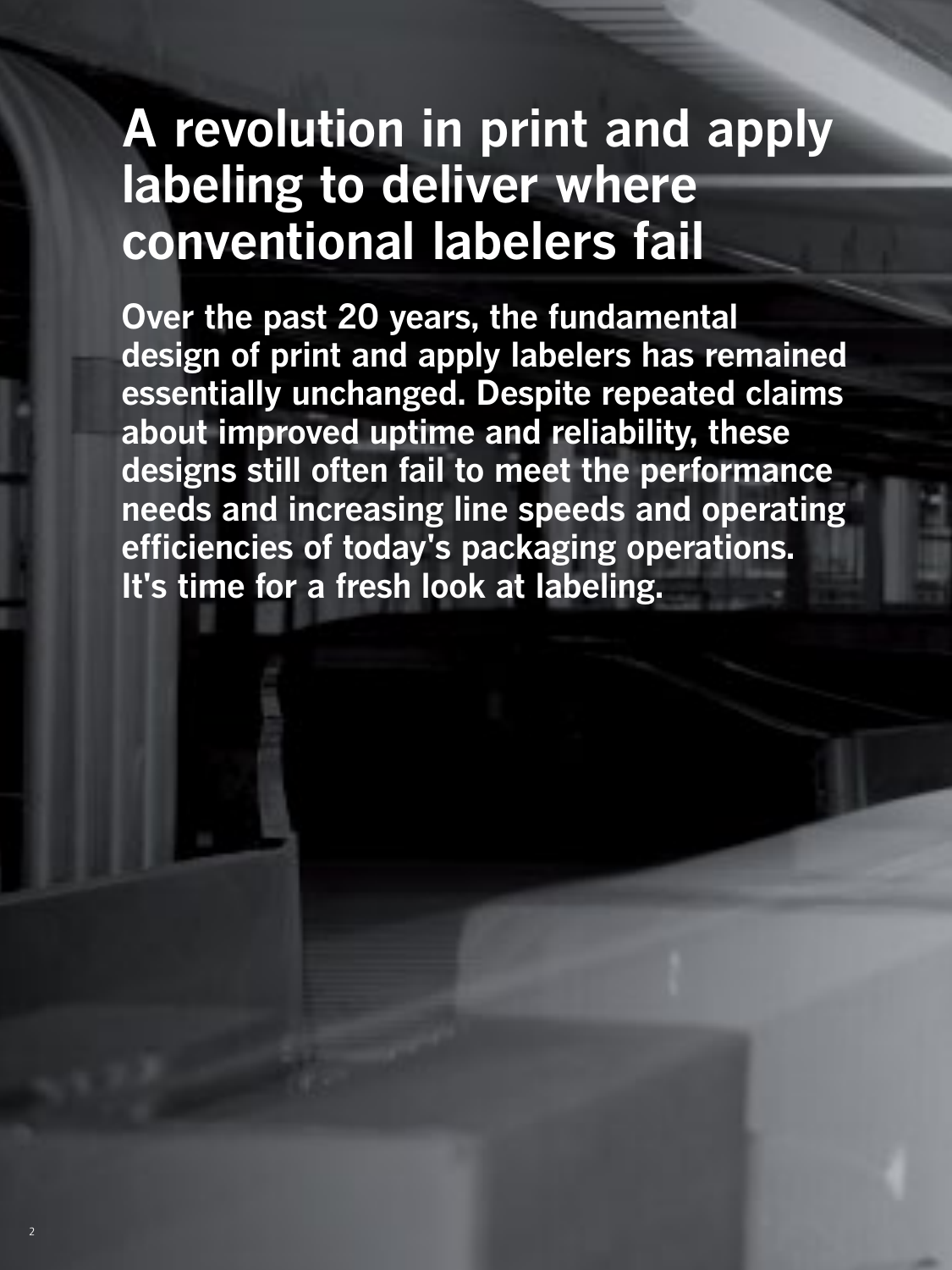# **Intelligent design: It's all about what we've taken away.**

The 9550's breakthrough design eliminates mechanical adjustments, wear parts and failure points that cause everyday operational problems. Using Intelligent Motion™ technology, the entire machine is automatically and precisely controlled. In addition, the 9550 applies the label directly onto the pack without the need for an applicator.

#### **Uptime advantage**

Intelligent Motion™ technology reduces the top 5 causes of downtime, improving end-of-line efficiencies. By eliminating more than 80% of wear parts, there is no need for constant ongoing maintenance.

#### **Built-in productivity**

Never miss a label regardless of line throughput and pack sizes with Direct Apply labeling up to 150ppm for typical 4"x6" labels. Automatic label and web tension detection and control reduces set-up time and labor.

#### **Code Assurance**

A single, intuitive and touchscreen interface makes it easy for users to check status and select jobs. An on-board label database, automatic bar code creation, intuitive job selection and powerful diagnostics all combine to help prevent coding errors and increase efficiencies.

#### **Simple usability**

Direct Apply labeling for common top or side applications require no applicator and no plant air, reducing the number of labels being incorrectly applied and mangled during application. A simple web path achieves label and ribbon changes in less than 60 seconds, and a small footprint with simple mounting helps keep production areas free from clutter.

3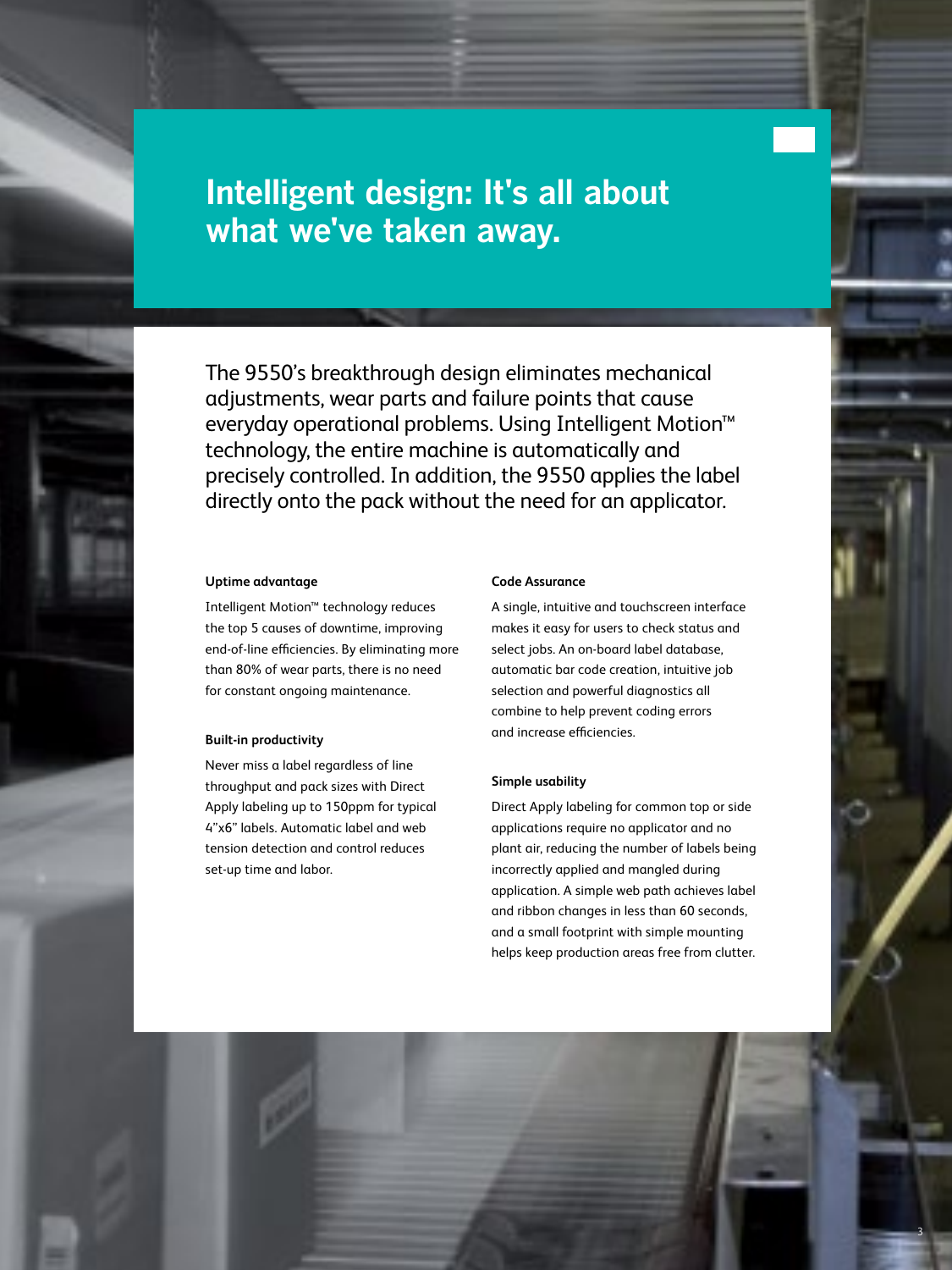# **Uptime advantage through Intelligent Motion™ technology**

**Remove end-of-line inefficiencies and costs in your labeling operations.**

Breakthrough design requires the thorough identification of potential areas where problems may arise and robust yet elegant design changes to remove the causes. Intelligent Motion™ technology enables all of the design elements of the 9550 to be automatically controlled with precision, eliminating the parts and adjustments that can make most other labeling machines fail.

### **The 9550 reduces the 5 most common reasons for downtime:**

- **1. Label jams**
- **2. Web jams**
- **3. Ribbon jams**
- **4. Mechanical failures**
- **5. Mechanical adjustments**

### **There are four key areas where Intelligent Motion™ technology is used to breakthrough the common pain points found in other labeling machines.**

- **1.** A direct drive controls label speed and position without clutches, rollers or adjustments
- **2.** Electronic supply reel to automatically adjust and maintain tension irrespective of speed and label size from start to end of reel
- **3.** Printhead pressure is automatically regulated to ensure optimum print quality and printhead life
- **4.** Precise ribbon control to enable a clutch-less ribbon drive and ribbon save mode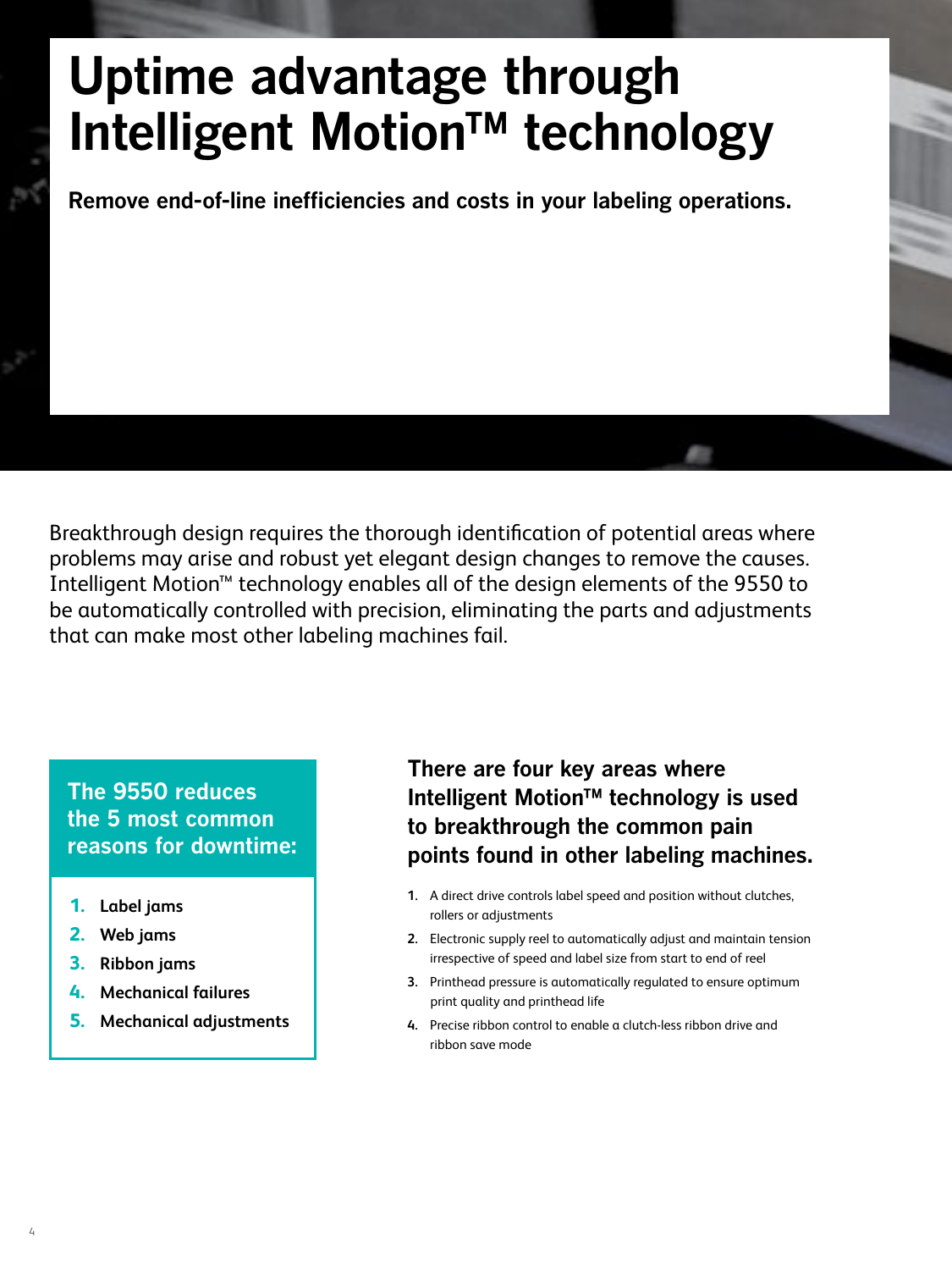**Revolutionary Direct Apply labeling increases performance with on-demand label application up to 150 packs per minute (typical 4"x6" label)**

## **What is unique about the 9550 design?**

By removing the parts that break on other machines, **Intelligent Motion™ technology** precisely and automatically controls the entire system – no slipping clutch, nip rollers or manual adjustments

Single, intuitive and error-proof CLARiTY interface delivers Code Assurance and built-in productivity tools

Collapsible mandrel for quick label changeovers

Simple web path enables label and ribbon change in less than 60 seconds

Print engine integrates proven thermal transfer overprint technology

**Direct Apply** virtually eliminates label jams for mainstream top or side applications – no applicator or plant air required to apply on-demand labels up to 150 packs per minute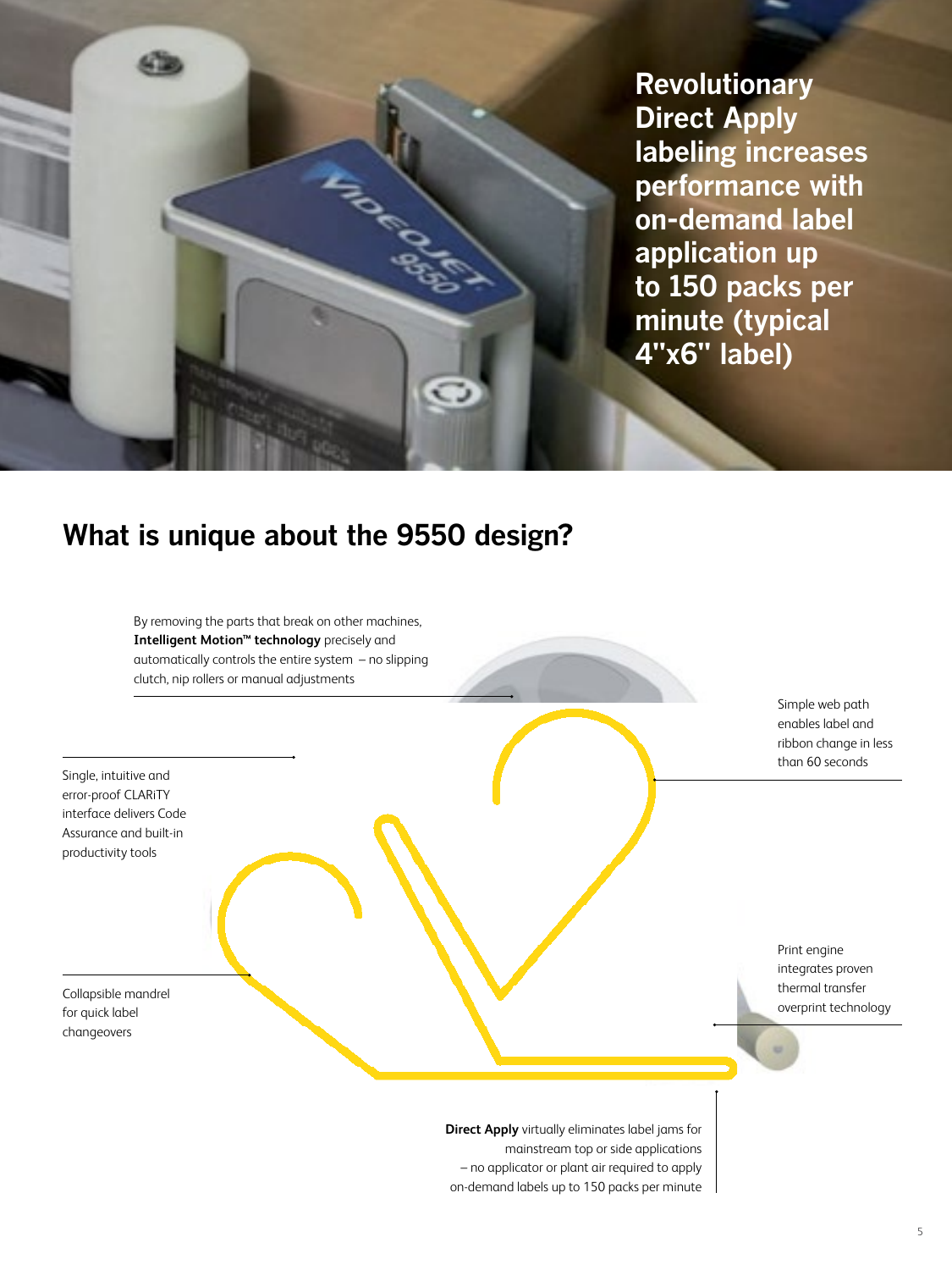# **Increase productivity on your line**

**Never miss a label, regardless of line throughput and pack size by labeling up to 150 typical 4"x6" case labels per minute.**





No need to split lines - the 9550 can direct print and apply labels at high throughput speeds

Overcome the challenges of build-back and increase throughput

Reduce scheduled downtime with automatic set-up

Reduce the need for spare systems and optimize maintenance labor with the most reliable print and apply labeler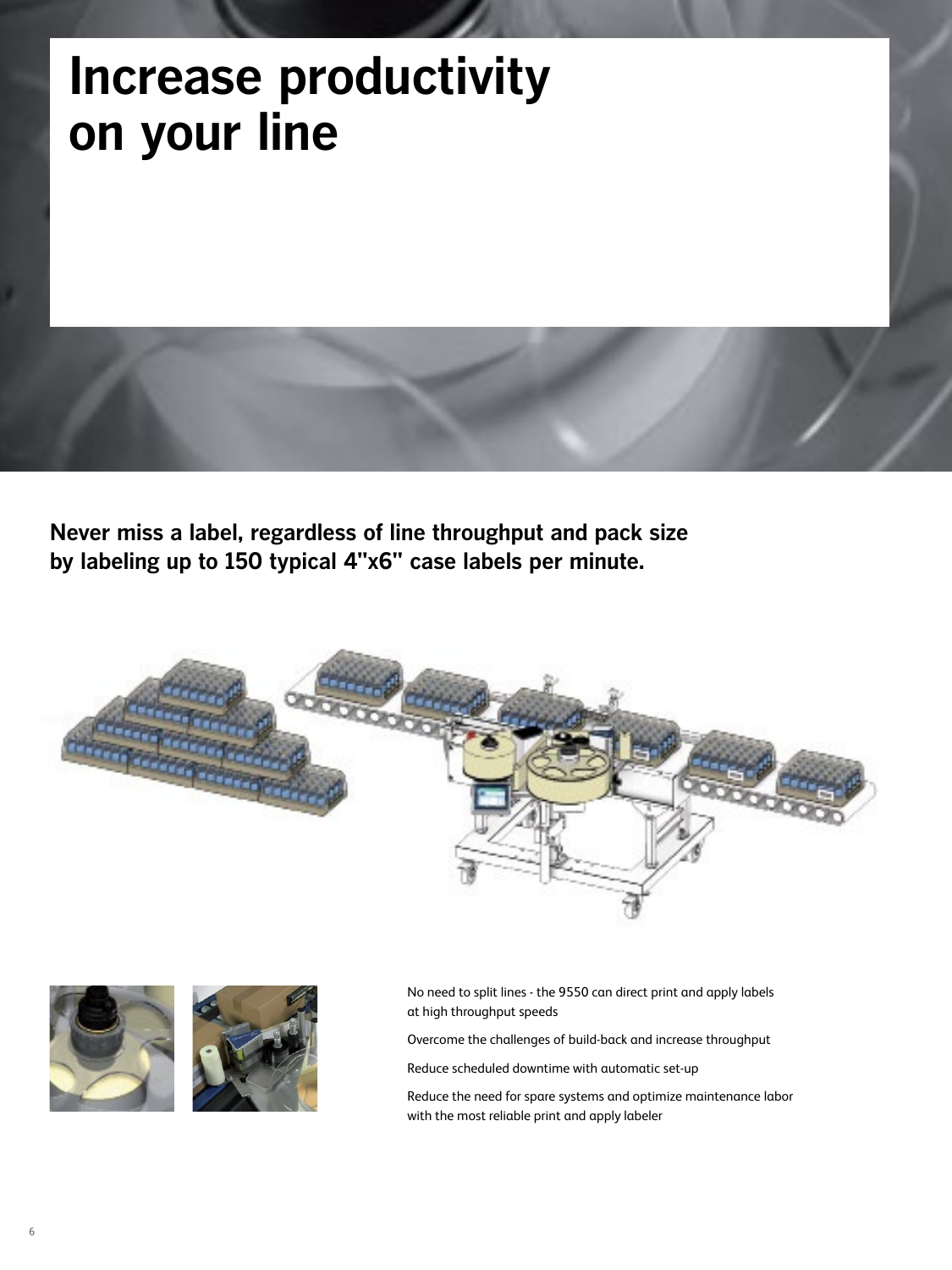

## **Code Assurance as standard**

A single, integrated and intuitive interface sets a new standard for print & apply labeling machines. A single interface removes the confusion and inefficiency of dual interfaces common for systems based on OEM print engines. Together with built-in Code Assurance functionality, the 9550 is designed to make operation simple, coding mistakes virtually impossible, and increased productivity achievable.

## **Benefit from:**

- As few as three user touches to select a job from on-board label database
- Step-by-step guided entry that only allows the correct fields to be edited
- Automatic bar code creation by linking data from multiple text fields
- • Data-entry screens limit operators to the choices defined during job set-up. Entering a date? Select from calendar showing permissible expiration dates
- • Visual job selection with preview of final message for additional confidence that the correct job is loaded

**Applying labels with incorrect bar codes or expiry date information can mean waste, rework and potential fines. Protect the integrity of your supply chain with the 9550.**